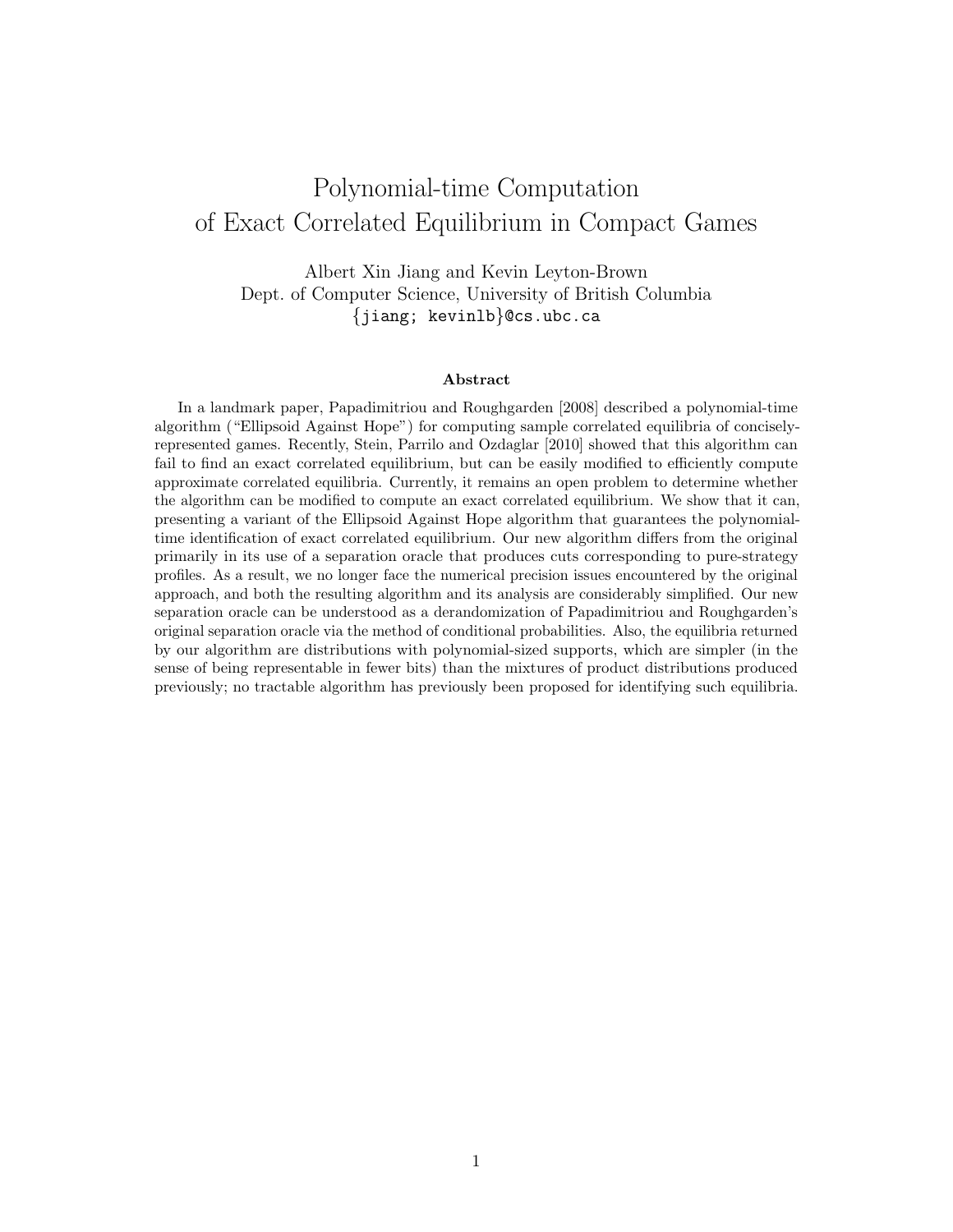# 1 Introduction

We consider the problem of computing a sample correlated equilibrium [Aumann, 1974; Aumann, 1987] given a finite, simultaneous-move game. It is known that correlated equilibria of a game can be formulated as probability distributions over pure strategy profiles satisfying certain linear constraints. The resulting linear feasibility program has size polynomial in the size of the normal form representation of the game. However, the size of the normal form representation grows exponentially in the number of players. This is problematic when games involve large numbers of players. Fortunately, most large games of practical interest have highly-structured payoff functions, and thus it is possible to represent them compactly. A line of research thus exists to look for compact game representations that are able to succinctly describe structured games, including work on graphical games [Kearns et al., 2001] and action-graph games [Bhat & Leyton-Brown, 2004; Jiang et al., 2010]. But now the size of the linear feasibility program for CE can be exponential in the size of compact representation; furthermore a CE can require exponential space to specify.

The "Ellipsoid Against Hope" algorithm [Papadimitriou, 2005; Papadimitriou & Roughgarden, 2008] is a polynomial-time method for identifying a (polynomial-size representation of a) CE, given a game representation with polynomial type and satisfying the polynomial expectation property. Many existing compact game representations (including graphical games, symmetric games, congestion games, polymatrix games and action-graph games) satisfy these properties. This important result extends CE's attractive computational properties to the case of compactly represented games; note in contrast that the problem of finding a Nash equilibrium is PPAD-hard for normal form games [Chen & Deng, 2006; Daskalakis & Papadimitriou, 2005] as well as for certain compact game representations [Goldberg & Papadimitriou, 2006; Jiang et al., 2010].

At a high level, the Ellipsoid Against Hope algorithm works by solving an infeasible dual LP ([D](#page-4-0)) using the ellipsoid method (exploiting the existence of a separation oracle), and arguing that the LP  $(D')$  $(D')$  $(D')$  formed by the generated cutting planes must also be infeasible. Solving the dual of this latter LP (which has polynomial size) yields a CE, which is represented as a mixture of the product distributions generated by the separation oracle.

#### 1.1 Recent uncertainty about the complexity of exact CE

In a recent paper, Stein, Parrilo and Ozdaglar [2010] raised two interrelated concerns about the Ellipsoid Against Hope algorithm. First, they identified a symmetric 3-player, 2-action game with rational utilities on which the algorithm can fail to compute an exact CE. Indeed, they showed that the same problem arises on this game for a whole class of related algorithms. Specifically, if an algorithm (a) outputs a rational solution, (b) outputs a convex combination of product distributions, and (c) outputs a convex combination of symmetric product distributions when the game is symmetric, then that algorithm fails to find an exact CE on their game, because the only CE of their game that satisfies properties (b) and (c) has irrational probabilities. This implies that any algorithm for exact rational CE must violate either (b) or (c).

Second, Stein, Parrilo and Ozdaglar also showed that the original analysis in [Papadimitriou & Roughgarden, 2008] incorrectly handles certain numerical precision issues, which we now briefly describe. Recall that a run of the ellipsoid method requires as inputs an initial bounding ball with radius R and a volume bound  $v$  such that the algorithm stops when the ellipsoid's volume is smaller than v. To correctly certify the (in)feasibility of an LP using the ellipsoid method,  $R$  and v need to be set to appropriate values, which depend on the maximum encoding size of a constraint in the LP. However (as pointed out by Papadimitriou and Roughgarden [2008]), each cut returned by the separation oracle is a convex combination of the constraints of the original dual LP  $(D)$  $(D)$  $(D)$  and thus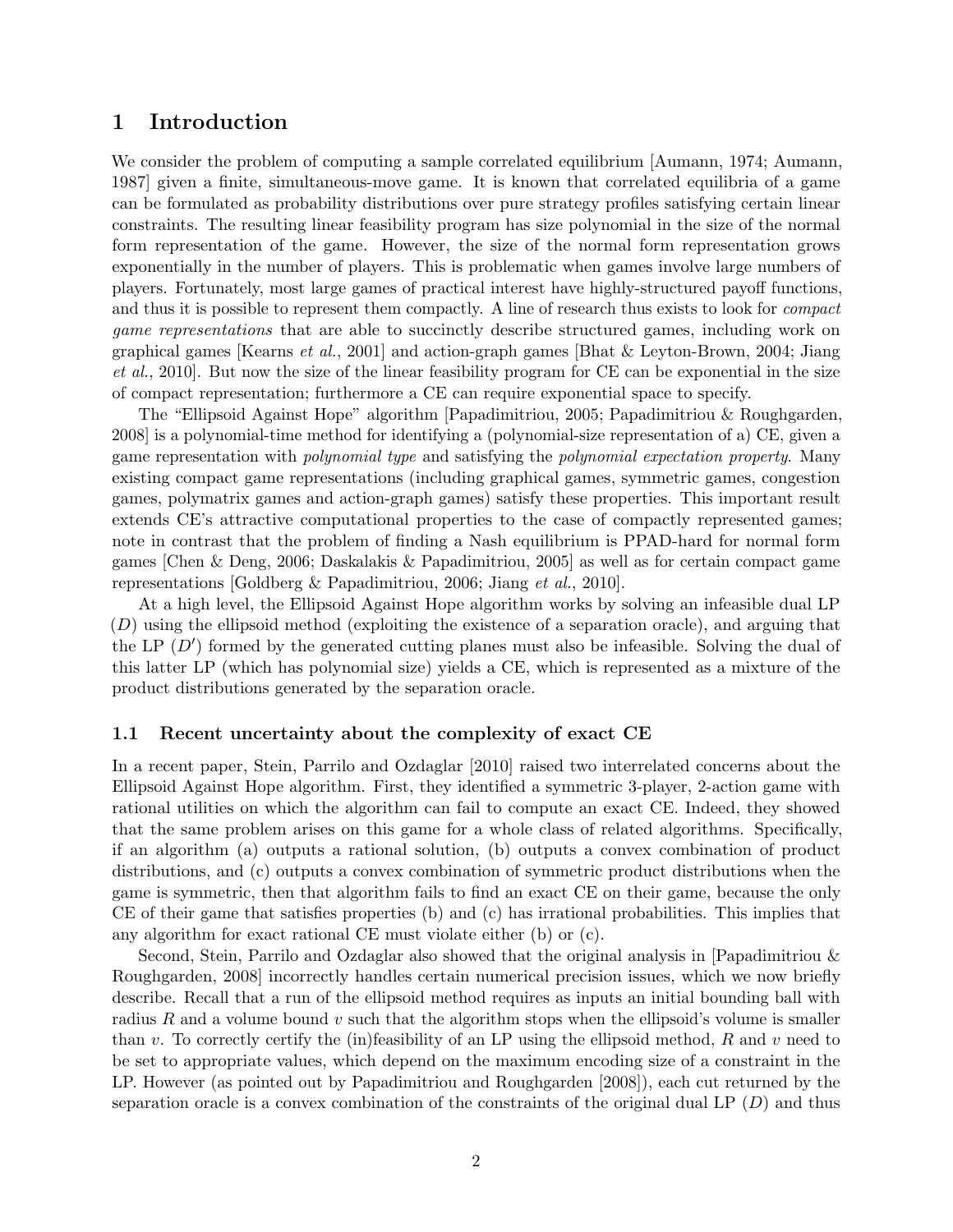may require more bits to represent than any of the constraints in  $(D)$  $(D)$  $(D)$ ; as a result, the infeasibility of the LP  $(D')$  $(D')$  $(D')$  formed by these cuts is not guaranteed. Papadimitriou and Roughgarden [2008] proposed a method to overcome this difficulty, but Stein et al. show that this method is insufficient for finding an exact CE. For the related problem of finding an approximate correlated equilibrium  $(\epsilon$ -CE), Stein *et al.* give a slightly modified version of the Ellipsoid Against Hope algorithm that runs in time polynomial in  $\log \frac{1}{\epsilon}$  and the game representation size. For problems that can have necessarily irrational solutions, it is standard to consider such approximations as efficient; however, there always exists a rational CE in a game with rational utilities, since CE are defined by linear constraints. It remains an open problem to determine whether the Ellipsoid Against Hope algorithm can be modified to compute an exact, rational correlated equilibrium.<sup>[1](#page-2-0)</sup>

#### 1.2 Our results

In this paper, we use an alternate approach—completely sidestepping the issues just discussed—to derive a polynomial-time algorithm for computing an exact (and rational) correlated equilibrium given a game representation that has polynomial type and satisfies the polynomial expectation property. Our algorithm has features that give it theoretical and practical value independently of the severity of the recently-identified issues in the original Ellipsoid Against Hope algorithm. Specifically, our approach is based on the observation that if we use a separation oracle (for the same dual LP formulation as in [Papadimitriou & Roughgarden, 2008]) that generates cuts corresponding to pure-strategy profiles (instead of Papadimitriou and Roughgarden's separation oracle that generates nontrivial product distributions), then these cuts are actual constraints in the dual LP, as opposed to the convex combinations of constraints produced by Papadimitriou and Roughgarden's separation oracle. As a result we no longer encounter the numerical accuracy issues that prevented the previous approaches from finding exact correlated equilibria. Both the resulting algorithm and its analysis are also considerably simpler than the original: standard techniques from the theory of the ellipsoid method are sufficient to show that our algorithm computes an exact CE using a polynomial number of oracle queries.

The key issue is the identification of pure-strategy-profile cuts. It is relatively straightforward to show that such cuts always exist: since the product distribution generated by the Ellipsoid Against Hope algorithm ensures the nonnegativity of a certain expected value, then by a simple application of the probabilistic method there must exist a pure-strategy profile that also ensures the nonnegativity of that expected value. The key is to go beyond this nonconstructive proof of existence to also compute pure-strategy-profile cuts in polynomial time. We show how to do this by applying the method of conditional probabilities [Erdős  $\&$  Selfridge, 1973; Spencer, 1994; Raghavan, 1988], an approach for derandomizing probabilistic proofs of existence. At a high level, our new separation oracle begins with the product distribution generated by Papadimitriou and Roughgarden's separation oracle, then sequentially fixes a pure strategy for each player in a way that guarantees that the corresponding conditional expectation given the choices so far remains nonnegative. Since our separation oracle goes though players sequentially, the cuts generated can be asymmetric even for symmetric games. Indeed, we can confirm (see Section [4.2\)](#page-9-0) that it makes such asymmetric cuts on Stein, Parrilo and Ozdaglar's symmetric game—thus violating their condition

<span id="page-2-0"></span><sup>&</sup>lt;sup>1</sup>In a recent online comment, Papadimitriou [2010] acknowledged the flaw in the original Ellipsoid Against Hope algorithm, but expressed confidence that the numerical issues can be overcome without dramatic changes (e.g., by using the repeated projection method due to Karp and Papadimitriou [1980]), yielding a polynomial algorithm for exact CE. We note also that, apparently believing that the issues they raised are not serious, Stein *et al.* have very recently withdrawn their paper from arXiv. It is our impression that their results are nevertheless still believed to be correct; we discuss them here because they help to motivate our alternate approach.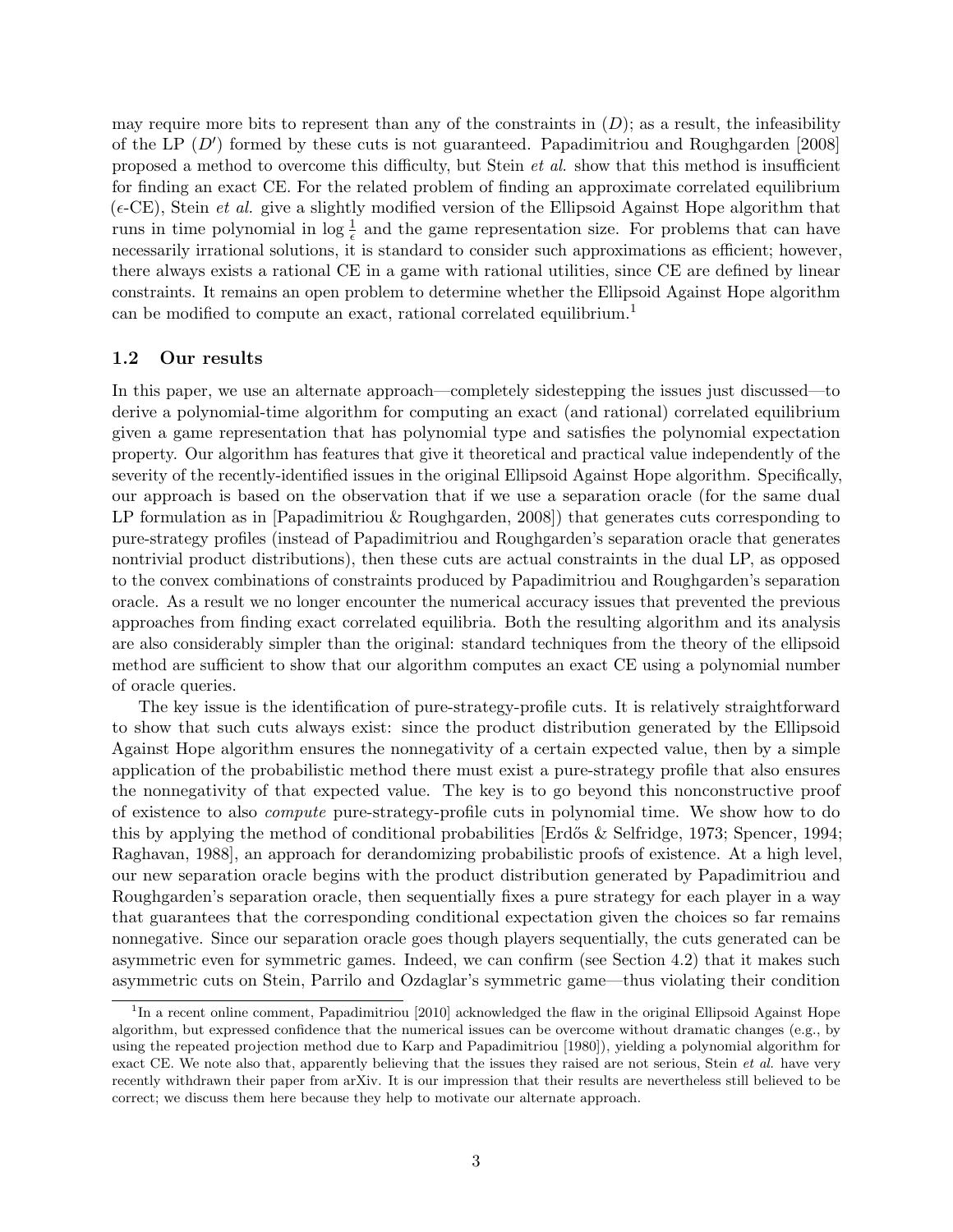(c)—because our algorithm always identifies a rational CE.

Another effect of our use of pure-strategy-profile cuts is that the correlated equilibria generated by our algorithm are guaranteed to have polynomial-sized supports; i.e., they are mixtures over a polynomial number of pure strategy profiles. Correlated equilibria with polynomial-sized supports are known to exist in every game (e.g., [Germano & Lugosi, 2007]) but no tractable algorithm has previously been proposed for identifying them. Such small-support correlated equilibria have a simpler form than the mixtures of product distributions produced by the Ellipsoid Against Hope algorithm, and may have certain practical advantages over the latter including requiring fewer bits to represent, being easier to sample from, and being easier to verify.

The rest of the paper is organized as follows. We start with basic definitions and notation in Section [2.](#page-3-0) In Section [3](#page-4-0) we summarize Papadimitriou and Roughgarden's Ellipsoid Against Hope algorithm. In Section [4](#page-5-1) we describe our algorithm and prove its correctness, and Section [5](#page-10-0) concludes.

### <span id="page-3-0"></span>2 Preliminaries

We largely follow the notation of Papadimitriou [2005] and Papadimitriou and Roughgarden [2008]. Consider a simultaneous-move game with n players. Denote a player  $p$ , and player  $p$ 's set of pure strategies (i.e., actions)  $S_p$ . Let  $m = \max_p |S_p|$ . Denote a pure strategy profile  $s = (s_1, \ldots, s_n) \in S$ , with  $s_p$  being player p's pure strategy. Denote by  $S_{-p}$  the set of partial pure strategy profiles of the players other than p. Player p's utility under pure strategy profile s is  $u_s^p$ . We assume that utilities are nonnegative integers (but results in this paper can be straightforwardly adapted to the case of rational utilities). Denote the largest utility of the game as  $u$ .

A correlated distribution is a probability distribution over pure strategy profiles, represented by a vector  $x \in \mathbb{R}^M$ , where  $M = \prod_p |S_p|$ . Then  $x_s$  is the probability of pure strategy profile s under the distribution x. A correlated distribution x is a *product distribution* when it can be achieved by each player p randomizing independently over her actions according to some distribution  $x^p$ , i.e.,  $x_s = \prod_p x_{s_p}^p$ . Such a product distribution is also known as a mixed-strategy profile, with each player p playing the mixed strategy  $x^p$ .

Throughout the paper we assume that a game is given in a representation satisfying two properties, following Papadimitriou and Roughgarden [2008]:

- *polynomial type*: the number of players and the number of actions for each player are bounded by polynomials in the size of the representation.
- the polynomial expectation property: We have access to an algorithm that computes the expected utility of any player p under any product distribution x, i.e.,  $\sum_{s \in S} u_s^p x_s$ , in time polynomial in the size of the representation.

**Definition 2.1.** A correlated distribution x is a correlated equilibrium (CE) if it satisfies the following incentive constraints: for each player p and each pair of her actions  $i, j \in S_p$ ,

<span id="page-3-1"></span>
$$
\sum_{s \in S_{-p}} [u_{is}^p - u_{js}^p] x_{is} \ge 0,
$$
\n(1)

where the subscript "is" (respectively "js") denotes the pure strategy profile in which player p plays i (respectively j) and the other players play according to the partial profile  $s \in S_{-p}$ .

We write these incentive constraints in matrix form as  $Ux \geq 0$ . Thus U is an  $N \times M$  matrix, where  $N = \sum_{p} |S_p|^2$ . The rows of U, corresponding to the left-hand sides of the constraints [\(1\)](#page-3-1),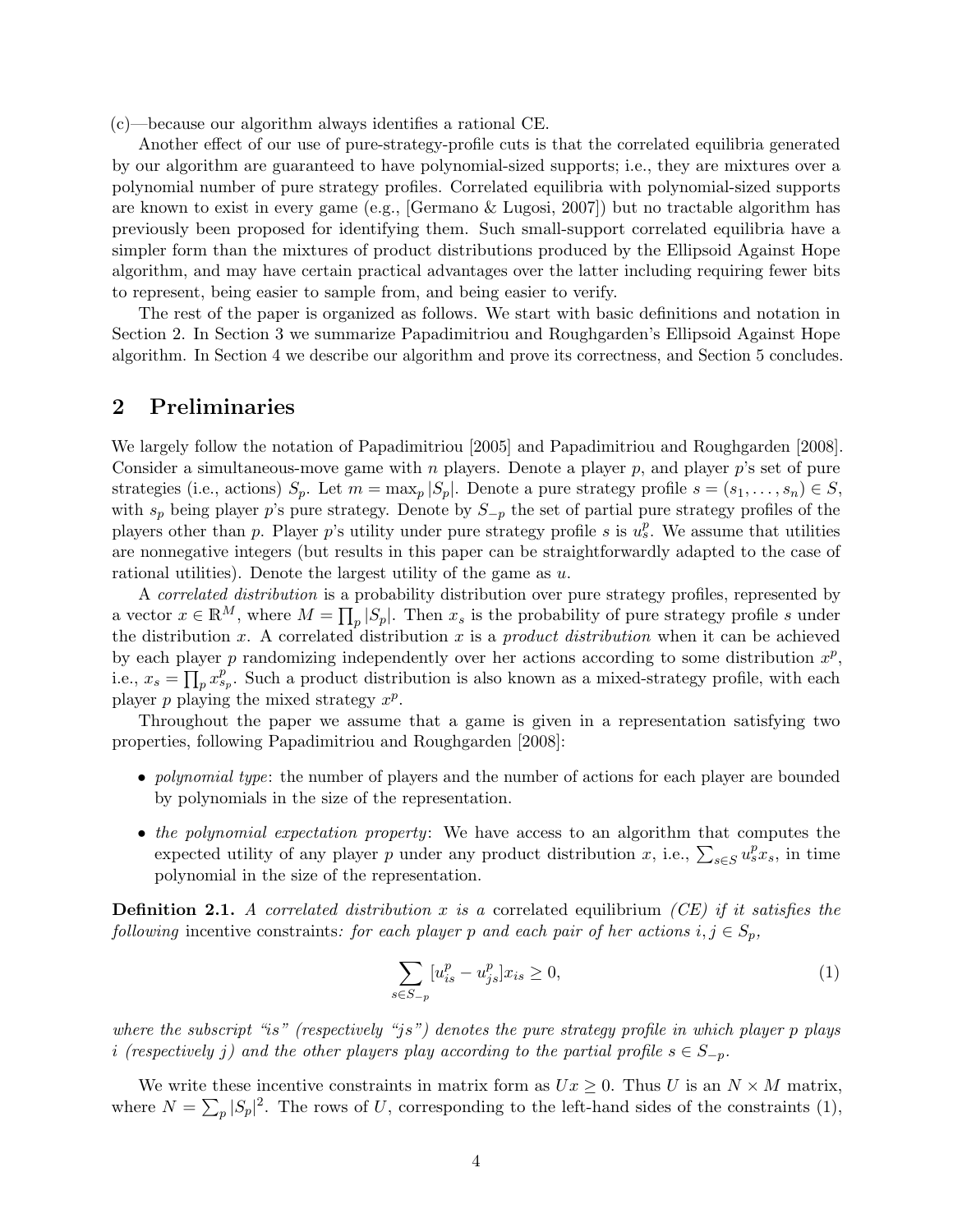<span id="page-4-1"></span>are indexed by  $(p, i, j)$  where p is a player and  $i, j \in S_p$  are a pair of p's actions. Denote by  $U_s$  the column of U corresponding to pure strategy profile s. These incentive constraints, together with the constraints

$$
x \ge 0, \quad \sum_{s \in S} x_s = 1,\tag{2}
$$

which ensure that x is a probability distribution, form a linear feasibility program that defines the set of CE. The largest value in  $U$  is at most  $u$ .

We define the *support* of a correlated equilibrium x as the set of pure strategy profiles assigned positive probability by x. Germano and Lugosi [2007] showed that for any n-player game, there always exists a correlated equilibrium with support size at most  $1+\sum_{p} |S_p|(|S_p|-1) = N+1-\sum_{p} |S_p|$ . Intuitively, such correlated equilibria are basic feasible solutions of the linear feasibility program for CE, i.e., they are vertices of the polyhedron defining the feasible region. Furthermore, these basic feasible solutions involve only rational numbers for games with rational payoffs (see e.g. Lemma 6.2.4 of [Grötschel *et al.*, 1988]).

# <span id="page-4-0"></span>3 The Ellipsoid Against Hope Algorithm

In this section, we summarize Papadimitriou and Roughgarden's Ellipsoid Against Hope algorithm for finding a sample CE [Papadimitriou, 2005; Papadimitriou & Roughgarden, 2008], which can be seen as an efficiently constructive version of earlier proofs [Hart & Schmeidler, 1989; Nau & McCardle, 1990; Myerson, 1997] of the existence of CE. We will concentrate on the main algorithm and only briefly point out the numerical issues discussed at length by both Papadimitriou and Roughgarden [2008] and Stein et al. [2010], as our analysis will ultimately sidestep these issues.

Papadimitriou and Roughgarden's approach considers the linear program

$$
\max \sum_{s \in S} x_s \tag{P}
$$
  
 
$$
Ux \ge 0, \qquad x \ge 0,
$$

which is modified from the linear feasibility program for CE by replacing the constraint  $\sum_{s \in S} x_s = 1$ from [\(2\)](#page-4-1) with the maximization objective. ([P](#page-4-0)) either has  $x = 0$  as its optimal solution or is unbounded; in the latter case, the game has a correlated equilibrium. Thus one way to prove the existence of CE is to show the infeasibility of the dual problem

$$
U^T y \le -1, \qquad y \ge 0. \tag{D}
$$

The Ellipsoid Against Hope algorithm uses the following lemma, versions of which were also used by Nau and McCardle [1990] and Myerson [1997].

<span id="page-4-2"></span>Lemma 3.1 ([Papadimitriou, 2005; Papadimitriou & Roughgarden, 2008]). For every dual vector  $y \geq 0$ , there exists a product distribution x such that  $xU^{T}y = 0$ . Furthermore there exists an algorithm that given any  $y \geq 0$ , computes the corresponding x (represented by  $x^1, \ldots, x^n$ ) in time polynomial in n and m.

We will not discuss the details of this algorithm; we will only need the facts that the resulting  $x$ is a product distribution and can be computed in polynomial time. Note also that the resulting  $x$  is symmetric across players if y is symmetric across players. Lemma [3.1](#page-4-2) implies that the dual problem ([D](#page-4-0)) is infeasible (and therefore a CE must exist):  $xU<sup>T</sup>y$  is a convex combination of the left hand sides of the rows of the dual, and for any feasible y the result must be less than or equal to  $-1$ .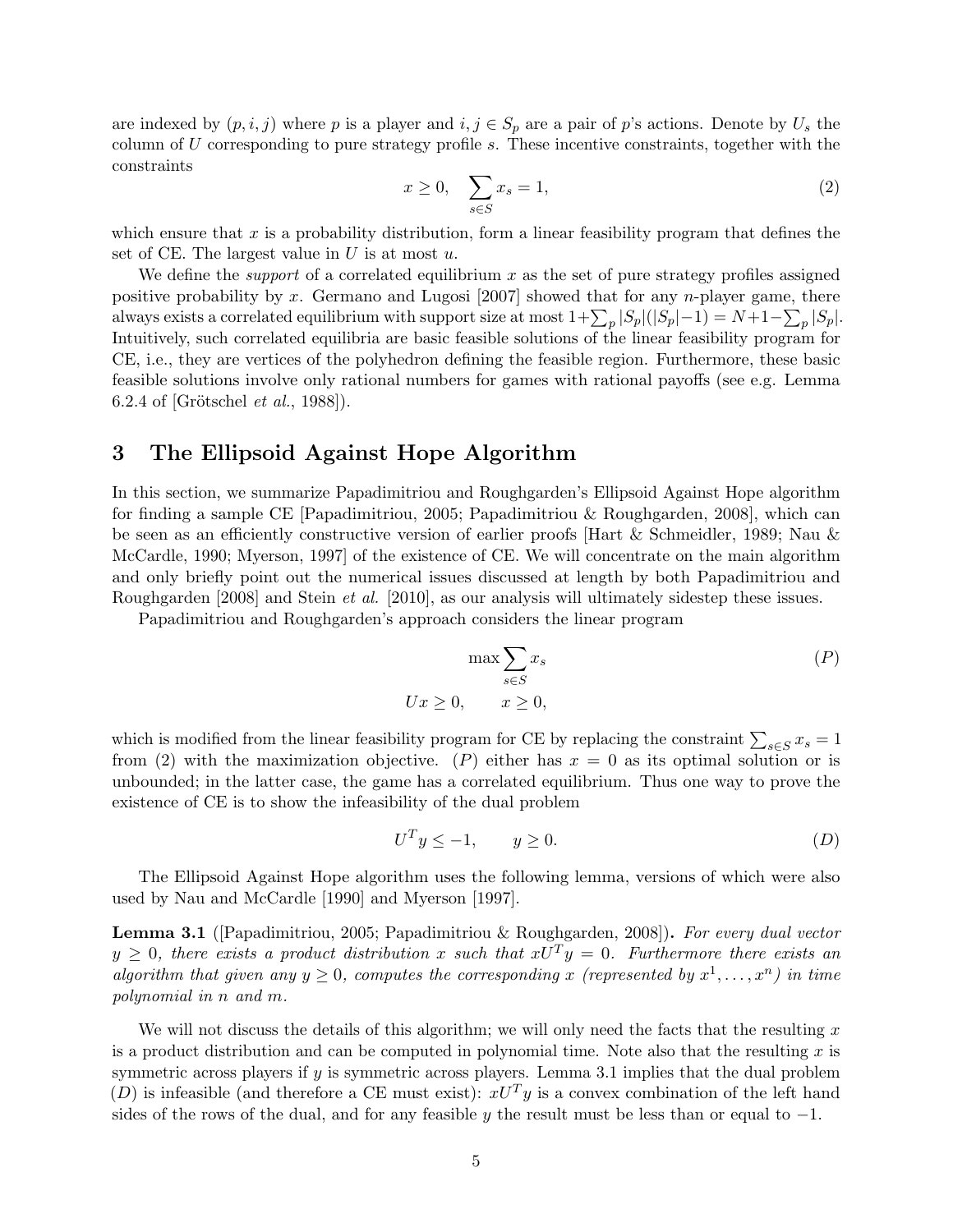The Ellipsoid Against Hope algorithm runs the ellipsoid algorithm on the dual  $(D)$  $(D)$  $(D)$ , with the algorithm from Lemma [3.1](#page-4-2) as separation oracle, which we call the the Product Separation Oracle. At each step of the ellipsoid algorithm, the separation oracle is given a dual vector  $y^{(i)}$ . The oracle then generates the corresponding product distribution  $x^{(i)}$  and indicates to the ellipsoid algorithm that  $(x^{(i)}U^T)y \le -1$  is violated by  $y^{(i)}$ . The ellipsoid algorithm will stop after a polynomial number of steps and determine that the program is infeasible. Let  $X$  be the matrix whose rows are the generated product distributions  $x^{(1)}, \ldots, x^{(L)}$ .

Consider the linear program

<span id="page-5-0"></span>
$$
[XU^T]y \le -1, y \ge 0,\tag{D'}
$$

and observe that the rows of  $[XU^T]y \leq -1$  are the cuts generated by the ellipsoid method. If we apply the same ellipsoid method to  $(D')$  $(D')$  $(D')$  and use a separation oracle that returns the cut  $x^{(i)}U^{T}y \leq -1$  given query  $y^{(i)}$ , the ellipsoid algorithm would go through the same sequence of queries  $y^{(i)}$  and cutting planes  $x^{(i)}U^Ty \le -1$  and return infeasible. Presuming that numerical problems do not arise,<sup>[2](#page-5-2)</sup> we will find that  $(D')$  $(D')$  $(D')$  is infeasible. This implies that its dual  $[UX^T] \alpha \geq 0$ ,  $\alpha \geq 0$  is unbounded and has polynomial size, and thus can be solved for a nonzero feasible  $\alpha$ . We can thus scale  $\alpha$  to obtain a probability distribution. We then observe that  $X^T\alpha$  satisfies the incentive constraints [\(1\)](#page-3-1) and the probability distribution constraints [\(2\)](#page-4-1) and is therefore a correlated equilibrium. The distribution  $X^T\alpha$  is the mixture of product distributions  $x^{(1)}, \ldots, x^{(L)}$ with weights  $\alpha$ , and thus can be represented in polynomial space and can be efficiently sampled from.

One issue remains. Although the matrix  $XU<sup>T</sup>$  is polynomial sized, computing it using matrix multiplication would involve an exponential number of operations. On the other hand, entries of  $XU<sup>T</sup>$  are differences between expected utilities that arise under product distributions. Since we have assumed that the game representation admits a polynomial-time algorithm for computing such expected utilities,  $XU^T$  can be computed in polynomial time.

<span id="page-5-3"></span>**Lemma 3.2** ([Papadimitriou, 2005; Papadimitriou & Roughgarden, 2008]). There exists an algorithm that given a game representation with polynomial type and satisfying the polynomial expectation property, and given an arbitrary product distribution x, computes  $xU^T$  in polynomial time. As a result,  $XU^T$  can be computed in polynomial time.

### <span id="page-5-1"></span>4 Our Algorithm

In this section we present our modification of the Ellipsoid Against Hope algorithm, and prove that it computes exact CE. There are two key differences between our approach and the original algorithm for computing approximate CE.

- 1. Our modified separation oracle produces pure-strategy-profile cuts;
- 2. The algorithm is simplified, no longer requiring a special mechanism to deal with numerical issues (because pure-strategy-profile cuts can be represented directly as rows of  $(D)$  $(D)$  $(D)$ 's constraint matrix).

<span id="page-5-2"></span><sup>&</sup>lt;sup>2</sup>Since each row of  $(D')$  $(D')$  $(D')$ 's constraint matrix  $XU^T$  may require more bits to represent than any row of the constraint matrix  $U^T$  for  $(D)$  $(D)$  $(D)$ , running the ellipsoid algorithm on  $(D')$  with the original bounding ball and volume lower bound for  $(D)$  $(D)$  $(D)$  would not be sound, and as a result  $(D')$  is not guaranteed to be infeasible. Indeed, Stein *et al.* [2010] showed that when running the algorithm on their symmetric game example,  $(D')$  $(D')$  $(D')$  would remain feasible, and thus the output of the algorithm would not be an exact CE. Furthermore, since the only CE of that game that is a mixture of symmetric product distributions is irrational, there is no way to resolve this issue without breaking at least one of the symmetry and product distribution properties of the Ellipsoid Against Hope algorithm. For more on these issues and possible ways to address them, please see Papadimitriou and Roughgarden [2008] and Stein, Parrilo & Ozdaglar [2010].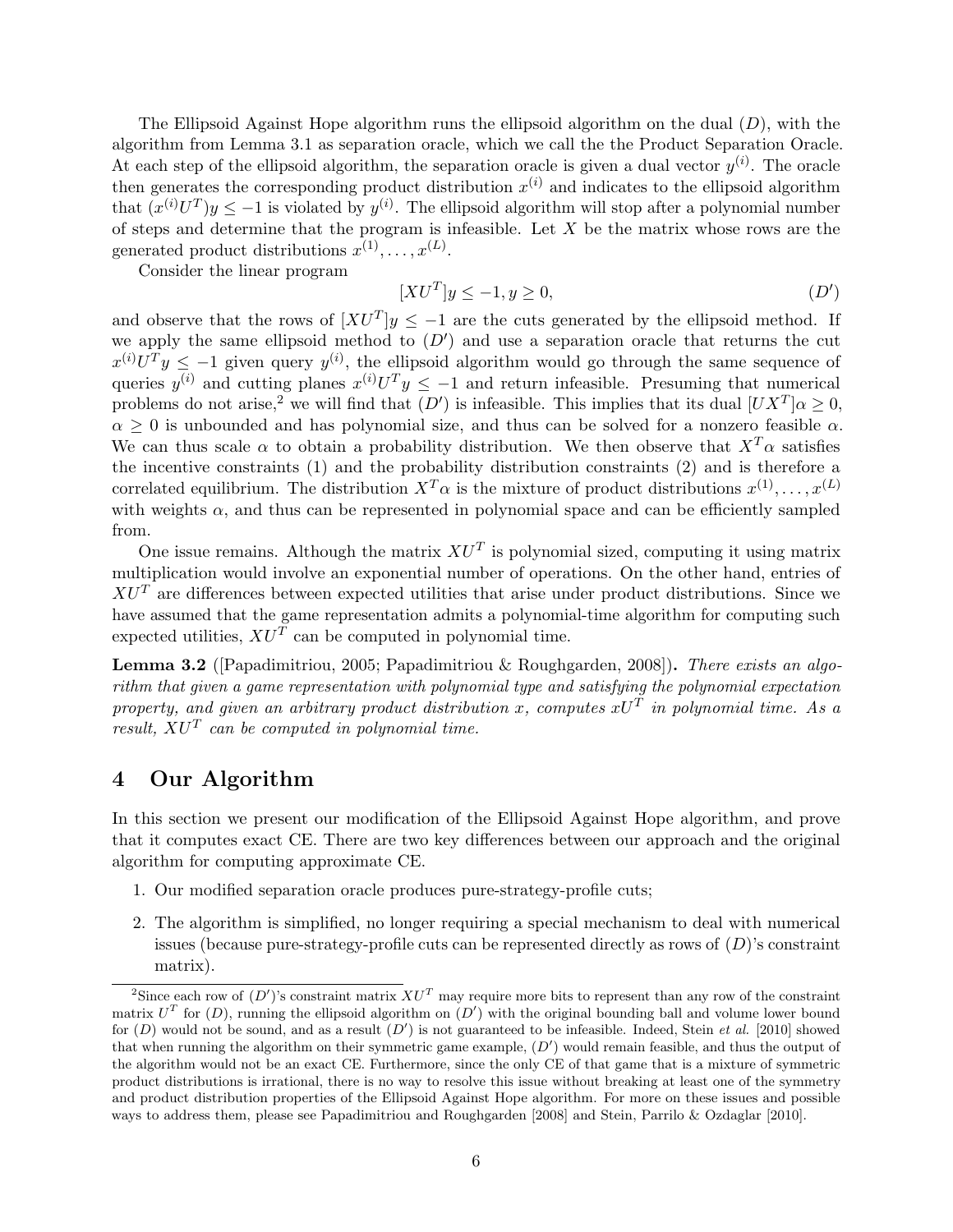#### <span id="page-6-3"></span>4.1 The Purified Separation Oracle

We start with a "purified" version of Lemma [3.1.](#page-4-2)

<span id="page-6-0"></span>**Lemma 4.1.** Given any dual vector  $y \ge 0$ , there exists a pure strategy profile s such that  $(U_s)^T y \ge 0$ .

*Proof.* Recall that Lemma [3.1](#page-4-2) states that given dual vector  $y \ge 0$ , a product distribution x can be computed in polynomial time such that  $xU^{T}y = 0$ . Since  $x[U^{T}y]$  is a convex combination of the entries of the vector  $U^T y$ , there must exist some nonnegative entry of  $U^T y$ . In other words, there exists a pure strategy profile s such that  $(U_s)^T y \geq xU^T y = 0$ .

The proof of Lemma [4.1](#page-6-0) is a straightforward application of the probabilistic method: since  $xU^Ty$  is the expected value of  $(U_s)^Ty$  under distribution x, which we denote  $E_{s\sim x}[(U_s)^Ty]$ , the nonnegativity of this expectation implies the existence of some s such that  $(U_s)^T y \geq 0$ . Like many other probabilistic proofs, this proof is not efficiently constructive; note that there are an exponential number of possible pure strategy profiles.

It turns out that for game representations with polynomial type and satisfying the polynomial expectation property, an appropriate s can indeed be identified in polynomial time. Our approach can be seen as derandomizing the probabilistic proof using the method of conditional probabilities [Erdős & Selfridge, 1973; Spencer, 1994; Raghavan, 1988]. At a high level, for each player p our algorithm picks a pure strategy  $s_p$ , such that the conditional expectation of  $(U_s)^T y$  given the choices so far remains nonnegative. This requires us to compute the conditional expectations, but this can be done efficiently using the expected utility subroutine guaranteed by the polynomial expectation property.

<span id="page-6-2"></span>**Lemma 4.2.** There exists a polynomial-time algorithm that given

- an instance of a game in a representation satisfying polynomial type and the polynomial expectation property,
- a polynomial-time subroutine for computing expected utility under any product distribution (as guaranteed by the polynomial expectation property), and
- a dual vector  $y \geq 0$ ,

finds a pure strategy profile  $s \in S$  such that  $(U_s)^T y \geq 0$ .

*Proof.* Given a product distribution x, let  $x_{(p\rightarrow s_p)}$  be the product distribution in which player p plays  $s_p$  and all other players play according to x. Since x is a product distribution,  $x_{(p\to s_p)}U^Ty$  is the conditional expectation of  $(U_s)^T y$  given that p plays  $s_p$ , and furthermore we have for any p,

<span id="page-6-1"></span>
$$
xU^T y = \sum_{s_p} \left[ x_{(p \to s_p)} U^T y \right] x_{s_p}^p. \tag{3}
$$

Since  $x^p$  is a distribution, the right hand side of [\(3\)](#page-6-1) is a convex combination and thus there must exist an action  $s_p \in S_p$  such that  $x_{(p\to s_p)}U^Ty \ge xU^Ty \ge 0$ . Since  $x_{(p\to s_p)}$  is a product distribution, this process can be repeated for each player to yield a pure strategy profile s such that  $(U_s)^T y \geq xU^T y \geq 0$ . This is formalized in Algorithm [1.](#page-7-0)

We now consider the running time of Algorithm [1.](#page-7-0) Due to the polynomial expectation property, the algorithm described in Lemma [3.2](#page-5-3) is polynomial, which implies that in Step [2a,](#page-7-1) for each  $s_p \in S_p$ ,  $x_{(p\to s_p)}U^T$  can be computed in polynomial time. Since Step [2a](#page-7-1) requires at most  $|S_p|$  such computations, and since polynomial type implies that n and  $|S_p|$  are polynomial in the input size, the algorithm runs in polynomial time.  $\Box$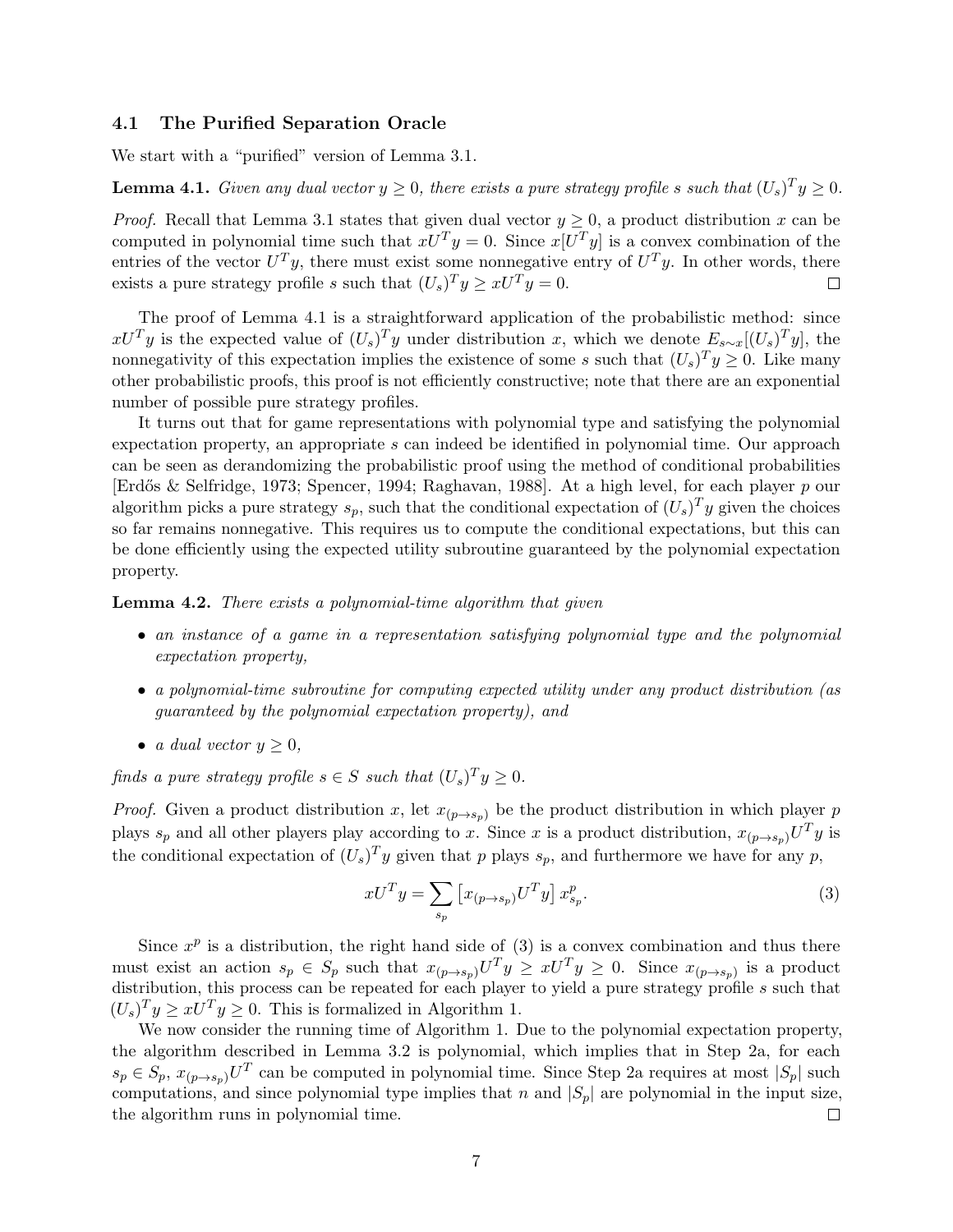**Algorithm 1** Computes a pure strategy profile s such that  $(U_s)^T y \geq 0$ .

- <span id="page-7-0"></span>1. Given  $y \geq 0$ , identify a product distribution x satisfying  $xU^{T}y = 0$ , using the algorithm described in Lemma [3.1.](#page-4-2)
- <span id="page-7-1"></span>2. For each player  $p$ ,
	- (a) iterate through actions  $s_p \in S_p$ , and compute  $x_{(p\to s_p)}U^T$  using the algorithm described in Lemma [3.2,](#page-5-3) until we find an action  $s_p^* \in S_p$  such that  $\left[x_{(p\rightarrow s_p^*)}U^T\right]y \geq 0$ .
	- (b) set x to be  $x_{(p\rightarrow s_p^*)}$ .
- 3. The resulting x corresponds to a pure strategy profile s. Output s.

A straightforward corollary is the following:

**Corollary 4.3.** Algorithm [1](#page-7-0) can be used as a separation oracle for the dual LP  $(D)$  $(D)$  $(D)$  in the Ellipsoid Against Hope algorithm: for each query point y, the oracle computes the corresponding pure-strategy profile s according to Algorithm [1](#page-7-0) and returns the half space  $(U_s)^T y \leq -1$ . We call this the Purified Separation Oracle. This separation oracle has the following properties:

- Each returned half space is one of the constraints of  $(D)$  $(D)$  $(D)$ .
- Since Algorithm [1](#page-7-0) iterates through the players sequentially, the generated pure-strategy profiles can be asymmetric even for symmetric games and symmetric y.
- Since a pure-strategy profile is a special case of a product distribution, the resulting pure-strategy profile s also satisfies Lemma [3.1,](#page-4-2) with x being the unit vector corresponding to s.

#### 4.2 The Simplified Ellipsoid Against Hope Algorithm

We now modify the Ellipsoid Against Hope Algorithm by replacing the Product Separation Oracle with our Purified Separation Oracle. The rows of  $X$  in  $(D')$  $(D')$  $(D')$  become unit vectors corresponding to the pure-strategy profiles generated by the oracle. Thus, we can write  $(D')$  $(D')$  $(D')$  as

<span id="page-7-2"></span>
$$
(U')^T y \le -1, y \ge 0,\tag{D''}
$$

where the matrix  $U' \equiv U X^T$  consists of the columns  $U_{s^{(i)}}$  that correspond to pure-strategy profiles  $s^{(i)}$  generated by the separation oracle. Note that each constraint of  $(D'')$  $(D'')$  $(D'')$  is also one of the constraints of  $(D)$  $(D)$  $(D)$ , and as a result neither the maximum value of the coefficients nor the right-hand sides of  $(D'')$  $(D'')$  $(D'')$  are greater than in  $(D)$ . Therefore, a starting ball and volume lower bound that are valid for a run of the ellipsoid method on  $(D)$  $(D)$  $(D)$  would also be valid for  $(D'')$ . We thus avoid the precision issues faced by the Ellipsoid Against Hope algorithm, and it is sufficient to use standard values for the initial radius and volume lower bound (and standard perturbation methods for dealing with non-full-dimensional solutions). The resulting CE is a mixture over a polynomial number of pure strategy profiles. We can make a further conceptual simplification of the algorithm: instead of using  $X$  as in the Ellipsoid Against Hope algorithm, we can directly treat the generated pure-strategy profiles as columns of U, and use U' in place of  $UX<sup>T</sup>$ .

We now formally state and prove our result. Note that although we only briefly discussed the way numerical issues are addressed in the original Ellipsoid Against Hope algorithm in Section [3,](#page-4-0)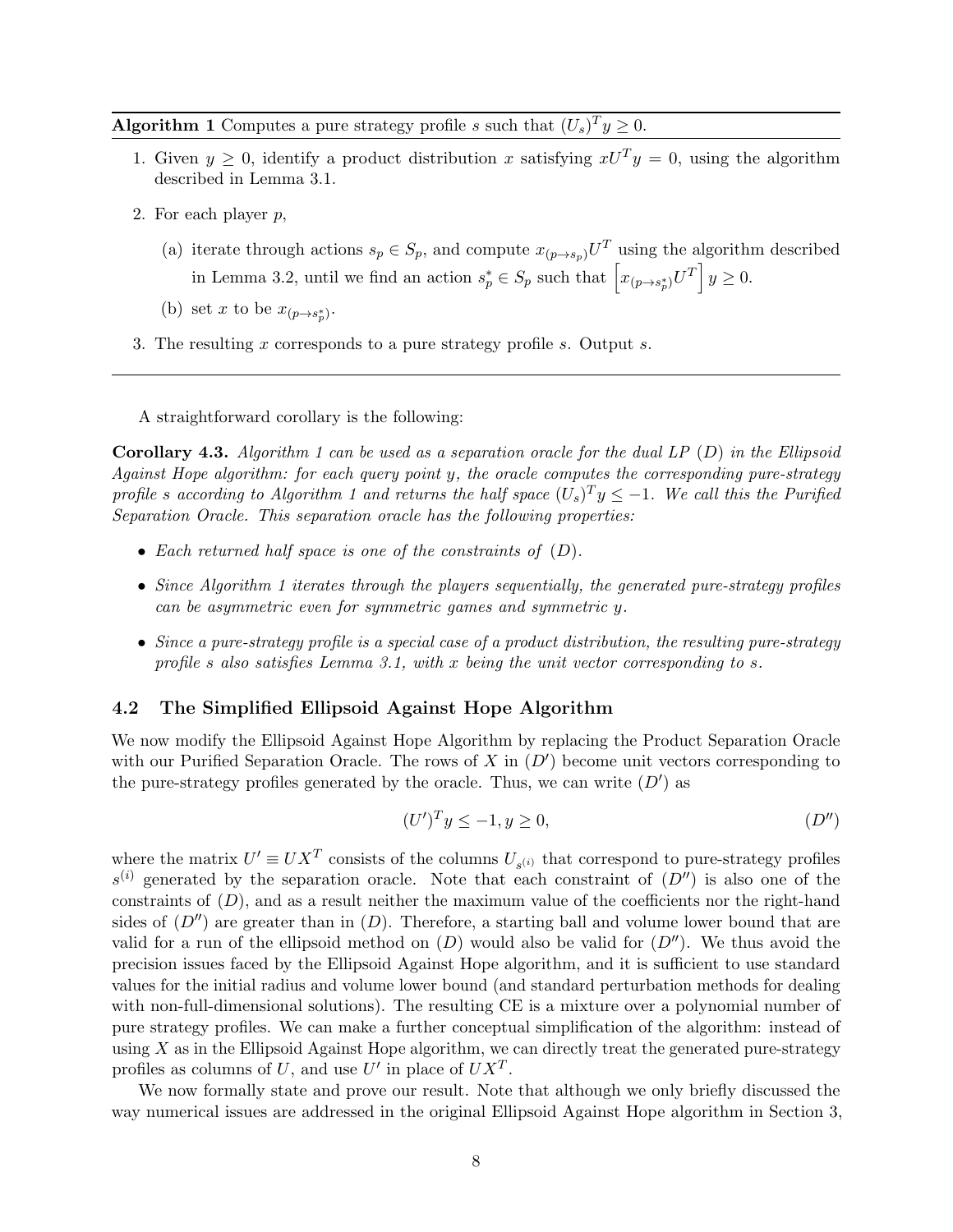Algorithm 2 Computes an exact rational CE given a game representation satisfying polynomial type and the polynomial expectation property.

- <span id="page-8-0"></span>1. Apply the ellipsoid method to  $(D)$  $(D)$  $(D)$ , using the Purified Separation Oracle, a starting ball with radius of  $R = u^{5N^3}$  centered at 0, and stopping when the volume of the ellipsoid is below  $v = \alpha_N u^{-7N^5}$ , where  $\alpha_N$  is the volume of the N-dimensional unit ball.
- 2. Form the matrix U' whose columns are  $U_{s(1)},\ldots,U_{s(L)}$  generated by the separation oracle during the run of the ellipsoid method.
- 3. Compute a basic feasible solution  $x'$  of the linear feasibility program

$$
U'x' \ge 0, x' \ge 0, \mathbf{1}^T x' = 1,\tag{P^*}
$$

by applying the ellipsoid method on the explicitly represented  $(P^*)$  $(P^*)$  $(P^*)$  and recovering a basis using, e.g., Algorithm 4.2 of [Dantzig & Thapa, 2003].

4. Output x' and  $s^{(1)}, \ldots, s^{(L)}$ , interpreted as a distribution over pure-strategy profiles  $s^{(1)}, \ldots, s^{(L)}$  with probabilities  $x'.$ 

we need to go into detail about how our algorithm ensures its own numerical accuracy. Nevertheless that task is comparatively easy, as it is sufficient for us to directly apply standard techniques from the theory of the ellipsoid method. Our analysis makes use of the following lemma from [Grötschel et al., 1988].

<span id="page-8-2"></span>**Lemma 4.4** (Lemma 6.2.6, [Grötschel *et al.*, 1988]). Let  $P = \{y \in \mathbb{R}^N | Ay \leq b\}$  be a full-dimensional polyhedron defined by the system of inequalities, with the encoding length of each inequality at most  $\varphi$ . Then P contains a ball with radius  $2^{-7N^3\varphi}$ . Moreover, this ball is contained in the ball with radius  $2^{5N^2\varphi}$  centered at 0.

We note that the only restriction on  $P$  is full dimensionality; we do not need to assume that  $P$ is bounded, or that A has full row rank.

Theorem 4.5. Given a game representation with polynomial type and satisfying the polynomial expectation property, Algorithm [2](#page-8-0) computes an exact and rational CE with support size at most  $1 + \sum_{p} |S_p|(|S_p| - 1)$  in polynomial time.

Proof. We begin by proving the correctness of the algorithm. First, we will show that the ellipsoid method in Step 1 is a valid run for  $(D)$  $(D)$  $(D)$ , which certifies that the feasible set of  $(D)$  is either empty or not full dimensional.<sup>[3](#page-8-1)</sup> Suppose the contrary, i.e., the feasible set of  $(D)$  $(D)$  $(D)$  is feasible and full dimensional. Since the encoding length of each constraint of  $(D)$  $(D)$  $(D)$  is at most  $N \log_2 u$ , then by Lemma [4.4,](#page-8-2) the feasible set must contain a ball with radius  $u^{-7N^4}$ , and thus volume  $\alpha_N u^{-7N^5}$ , and furthermore this ball must be contained in the ball with radius  $u^{5N^3}$  centered at 0, which is the initial ball of our ellipsoid method in Step 1. Since at the end of Step 1 the ellipsoid method certifies that the intersection of the initial ball and the feasible set has volume less than  $v = \alpha_N u^{-7N^5}$ , we reach a contradiction and therefore either the LP  $(D)$  $(D)$  $(D)$  must be infeasible or the feasible set must

<span id="page-8-1"></span><sup>&</sup>lt;sup>3</sup>Since the ellipsoid method relies on shrinking the volume of the candidate set, it is not able to distinguish between non-full-dimensional feasible sets and infeasibility. We overcome this by perturbing the LP after the ellipsoid method has been applied; another method perturbs the LP in advance to ensure the feasible set is either empty or full dimensional.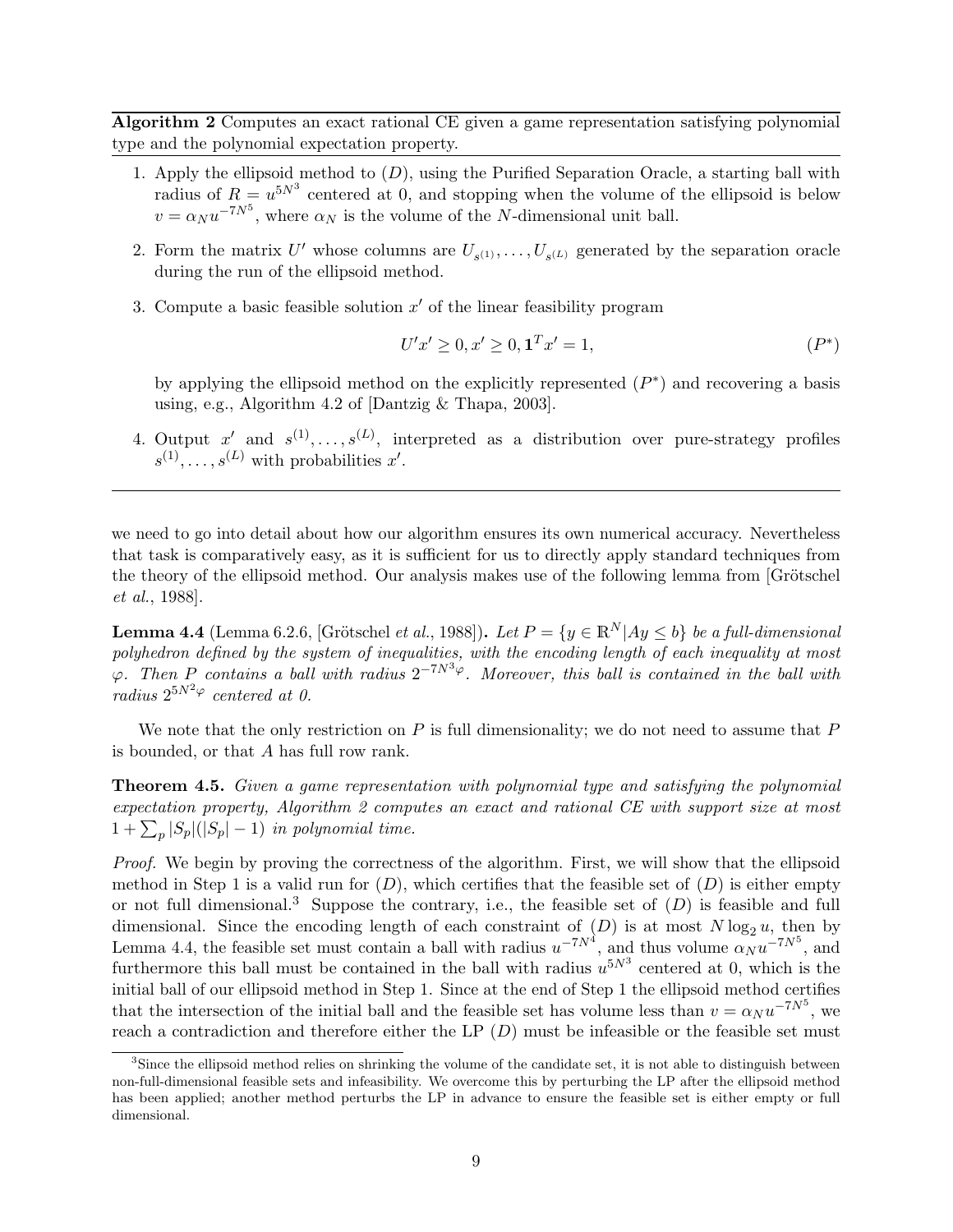not be full dimensional. Since the largest magnitude of the coefficients in  $(D'')$  $(D'')$  $(D'')$  is also u, Step 1 is also a valid run for  $(D'')$  $(D'')$  $(D'')$  and therefore either  $(D'')$  must be infeasible or the feasible set of  $(D'')$ must not be full dimensional.

Of course a non-full-dimensional feasible set is not sufficient for our purpose; we now perturb  $(D'')$  $(D'')$  $(D'')$  to get an infeasible LP. Fix  $\rho > 1$ . Perturbing the constraints  $(U')^T y \le -1$  of  $(D'')$  by multiplying the RHS by  $\rho$ , we get the following LP:

$$
\min 0
$$
  
\n
$$
(U')^{T} y \le -\rho \mathbf{1}
$$
  
\n
$$
y \ge 0.
$$
\n(4)

We claim that [\(4\)](#page-7-2) is infeasible. Suppose otherwise: then there exists a  $y \in \mathbb{R}^N$  such that  $y \ge 0$  and  $(U')^T y \le -\rho \mathbf{1}$ . Let  $y' \in \mathbb{R}^N$  be a vector such that  $0 \le y'_j - y_j \le \frac{\rho-1}{Nu}$  for all j. Then  $y' \ge 0$ , and each component s of  $U'^T y'$  satisfies

$$
(U_s')^T y \le (U_s')^T y + \frac{\rho - 1}{Nu} \sum_j |U_s'^j|
$$
  

$$
\le -\rho + \rho - 1
$$
  

$$
\le -1.
$$

Thus, any such y' is feasible for  $(D'')$  $(D'')$  $(D'')$ . However, the set of all such vectors y' is a full-dimensional cube. This contradicts the fact that  $(D'')$  $(D'')$  $(D'')$  is either infeasible or not full dimensional, and therefore [\(4\)](#page-7-2) is infeasible. This means that [\(4\)](#page-7-2)'s dual

<span id="page-9-0"></span>
$$
\max \rho \mathbf{1}^T x' \nU'x' \ge 0 \nx' \ge 0
$$
\n(5)

is unbounded (since it is feasible, e.g.  $x' = 0$ ). Then a nonzero feasible vector x' is (after normalization) a distribution over the pure strategy profiles corresponding to columns of  $U'$ . Treating it as a sparse representation of a correlated distribution  $x$ , it satisfies the feasibility program for CE and is therefore an exact CE.

This CE is exact but its support could be greater than  $1 + \sum_{p} |S_p|(|S_p| - 1)$  (although as we argue below it is still polynomial). To get a CE with the required support size, we notice that since [\(5\)](#page-9-0) is unbounded, a feasible solution of the bounded linear feasibility program  $(P^*)$  $(P^*)$  $(P^*)$  is a CE. Note that  $(P^*)$  $(P^*)$  $(P^*)$  has the same set of rows constraints as the feasibility program for CE defined by  $(1)$ and [\(2\)](#page-4-1), and that for each player p and action  $i \in S_p$ , the incentive constraint  $(p, i, i)$  corresponds to deviating from action  $i$  to itself and is therefore redundant. Thus the number of bounding constraints of  $(P^*)$  $(P^*)$  $(P^*)$  is at most  $1 + \sum_{p} |S_p|(|S_p| - 1)$  and therefore a basic feasible solution x' of  $(P^*)$ will have the required support size. Since the coefficients and right-hand sides of  $(P^*)$  $(P^*)$  $(P^*)$  are rational, then (by e.g. Lemma 6.2.4 of [Grötschel *et al.*, 1988]) its basic feasible solution  $x'$  is also rational and can be represented using at most  $4N^3u$  bits.

We now consider the running time of the algorithm. Since Step 1 is a standard run of the ellipsoid method, it terminates in a polynomial number of iterations. For example if we use the ellipsoid algorithm presented in Theorem 3.2.1 of [Grötschel et al., 1988], then by Lemma 3.2.10 of [Grötschel *et al.*, 1988] the ratio between volumes of successive ellipsoids vol $(E_{k+1})/\text{vol}(E_k) \leq e^{-1/(5N)}$ . With the volume of the initial ellipsoid at most  $\alpha_N R^N$  and stopping when volume is below v, the number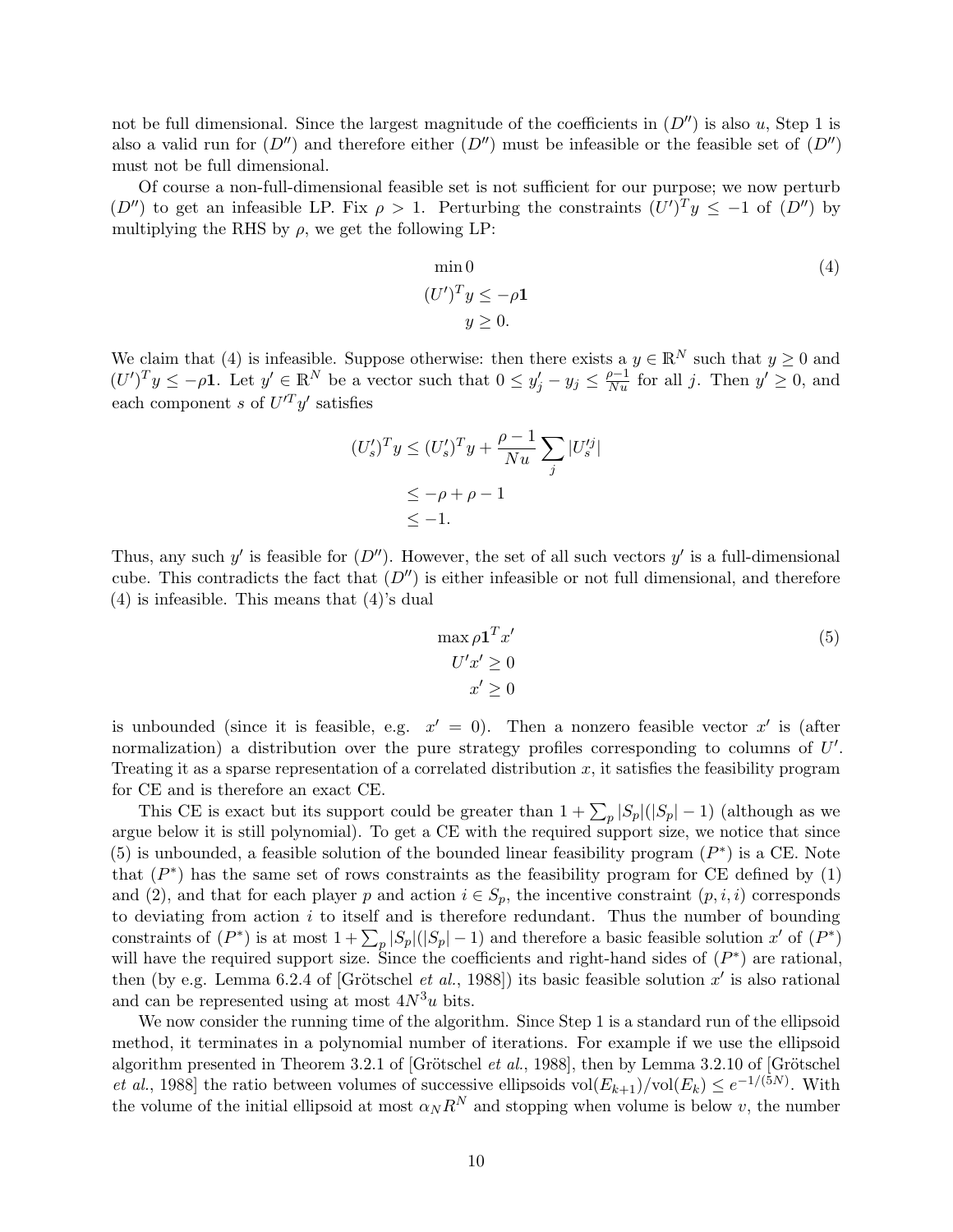of iterations L is at most

$$
5N \left[ \ln(\alpha_N R^N) - \ln v \right]
$$
  
= 
$$
5N \left[ 5N^4 \ln u + 7N^5 \ln u \right]
$$
  
= 
$$
O(N^6 \ln u),
$$

which is polynomial in the input size since  $N$  is polynomial. Since each call to the separation oracle takes polynomial time by Lemma [4.2,](#page-6-2) Step 1 takes polynomial time. L being polynomial also ensures that  $(P^*)$  $(P^*)$  $(P^*)$  has polynomial size, and thus a basic feasible solution can be found in polynomial time.  $\Box$ 

We note that the estimates on R and v (and thus L) can be improved, but our main goal here is to prove that the running time of our algorithm is polynomial.

The reader may wonder how our algorithm would deal with Stein *et al.* [2010]'s counterexample, a symmetric game in which the only CE that is a convex combination of symmetric product distributions has irrational probabilities. Since we have proved that our algorithm computes a rational CE as a convex combination of product distributions, it must violate the symmetry property. Indeed as we discussed in Section [4.1,](#page-6-3) our Purified Separation Oracle can return asymmetric cuts for symmetric games and symmetric queries, and thus for this game it must return at least one asymmetric cut during the algorithm.

# <span id="page-10-0"></span>5 Conclusion

We have proposed a polynomial-time algorithm, a variant of Papadimitriou and Roughgarden's Ellipsoid Against Hope approach, for computing an exact CE given a game representation with polynomial type and satisfying the polynomial expectation property. A key component of our approach is a derandomization of Papadimitriou and Roughgarden's separation oracle using the method of conditional probabilities, yielding a polynomial-time separation oracle that outputs cuts corresponding to pure-strategy profiles. Our approach is then spared from dealing with the numerical precision issues that were a major focus of previous approaches, and the algorithm is considerably simplified as a result. Furthermore, the correlated equilibria returned by our algorithm have polynomial-sized supports. We expect these properties of our algorithm to be independently interesting, beyond its usefulness in resolving the recent uncertainty about the computational complexity of identifying exact CE. For example, our techniques can be applied to existing algorithms that are based on the Ellipsoid Against Hope approach, such as Hart and Mansour's [2010] CE procedure with polynomial communication complexity and Huang and Von Stengel's [2008] polynomial-time algorithm for extensive-form correlated equilibria, yielding in both cases exact solutions with polynomial-sized supports.

Our algorithm has additional practical benefits: the resulting cutting planes are deeper cuts than those produced by the original oracle, resulting in a smaller number of iterations required to reach convergence, albeit at the cost of more work per iteration. It is also possible to return cuts corresponding to pure strategy profiles with (e.g.) good social welfare, yielding a heuristic method for generating correlated equilibria with good social welfare; we do note, however, that finding a CE with optimal social welfare is generally NP-hard for many game representations [Papadimitriou  $\&$ Roughgarden, 2005].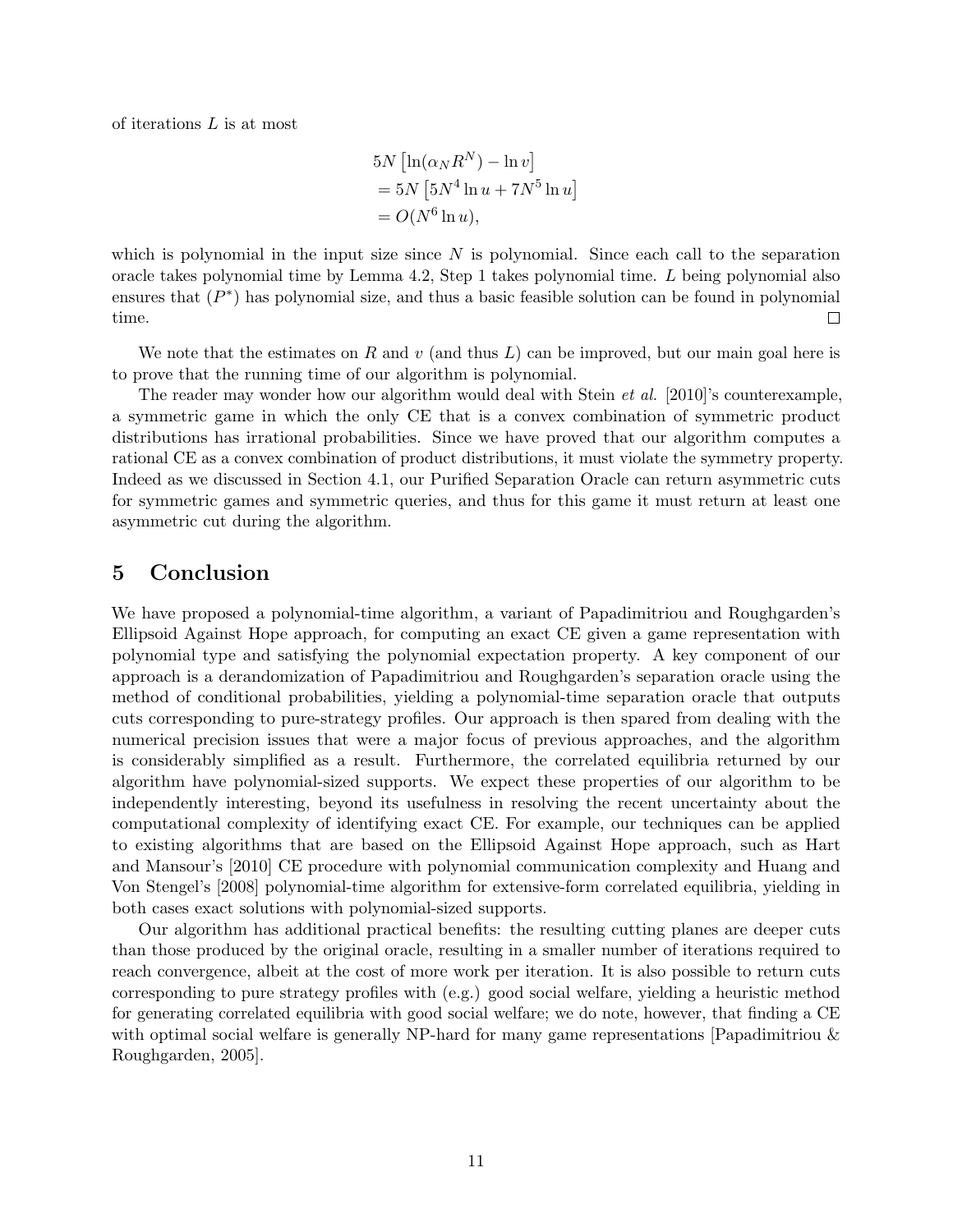# References

- Aumann, R. (1974). Subjectivity and correlation in randomized strategies. Journal of Mathematical Economics, 1(1), 67–96.
- Aumann, R. (1987). Correlated equilibrium as an expression of Bayesian rationality. Econometrica: Journal of the Econometric Society, 1–18.
- Bhat, N., & Leyton-Brown, K. (2004). Computing Nash equilibria of action-graph games. UAI: Proceedings of the Conference on Uncertainty in Artificial Intelligence (pp. 35–42).
- Chen, X., & Deng, X. (2006). Settling the complexity of 2-player Nash-equilibrium. FOCS: Proceedings of the Annual IEEE Symposium on Foundations of Computer Science (pp. 261–272).
- Dantzig, G., & Thapa, M. (2003). *Linear programming 2: Theory and extensions*. Springer.
- Daskalakis, C., & Papadimitriou, C. (2005). Three-player games are hard. *ECCC*, *TR05-139*.
- Erdős, P., & Selfridge, J. L. (1973). On a combinatorial game. Journal of Combinatorial Theory, Series A,  $14(3)$ ,  $298 - 301$ .
- Germano, F., & Lugosi, G. (2007). Existence of sparsely supported correlated equilibria. Economic Theory, 32(3), 575–578.
- Goldberg, P. W., & Papadimitriou, C. H. (2006). Reducibility among equilibrium problems. *STOC*: Proceedings of the Annual ACM Symposium on Theory of Computing (pp. 61–70).
- Grötschel, M., Lovász, L., & Schrijver, A. (1988). Geometric algorithms and combinatorial optimization. Springer-Verlag, New York, NY.
- Hart, S., & Mansour, Y. (2010). How long to equilibrium? the communication complexity of uncoupled equilibrium procedures. Games and Economic Behavior,  $69(1)$ ,  $107-126$ .
- Hart, S., & Schmeidler, D. (1989). Existence of correlated equilibria. Mathematics of Operations *Research*,  $14(1)$ , 18–25.
- Huang, W., & Von Stengel, B. (2008). Computing an extensive-form correlated equilibrium in polynomial time. WINE: Proceedings of the Workshop on Internet and Network Economics (pp. 506–513).
- Jiang, A. X., Leyton-Brown, K., & Bhat, N. (2010). Action-graph games. Games and Economic Behavior. In press.
- Karp, R. M., & Papadimitriou, C. H. (1980). On linear characterizations of combinatorial optimization problems. FOCS: Proceedings of the Annual IEEE Symposium on Foundations of Computer Science (pp. 1–9). Washington, DC, USA: IEEE Computer Society.
- Kearns, M., Littman, M., & Singh, S. (2001). Graphical models for game theory. UAI: Proceedings of the Conference on Uncertainty in Artificial Intelligence (pp. 253–260).
- Myerson, R. (1997). Dual reduction and elementary games. Games and Economic Behavior, 21(1-2), 183–202.